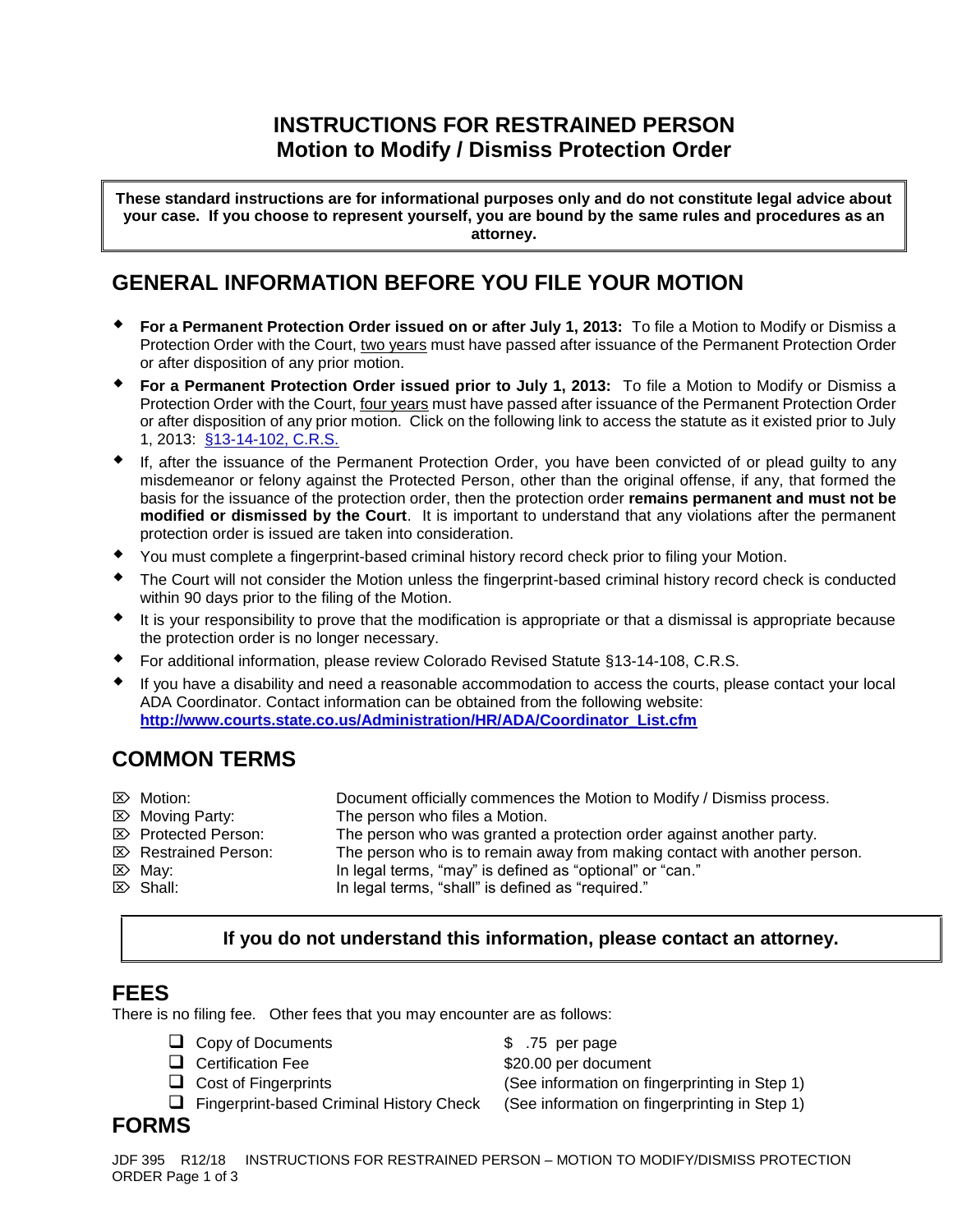To access a form online go to **[www.courts.state.co.us](http://www.courts.state.co.us/)** and click on the **"Forms"** tab. The packet/forms are available in PDF or WORD by selecting **"Protection Orders".** Please click either PDF or WORD by the title of the form. You may complete a form online or you may print it and type or print legibly in black ink.

- JDF 397 Motion to Modify / Dismiss Temporary / Permanent Protection Order
- **JDF 410** Order Modifying Protection Order
- **JDF 415** Order Vacating Protection Order

# **STEPS TO FILING YOUR MOTION**

## **Step 1: Complete the required Fingerprint-based Criminal History Record Check.**

The Restrained Person must submit a criminal history record check from the Colorado Bureau of Investigation (CBI) and Federal Bureau of Investigation (FBI) at the time the Motion is filed. Please follow these steps:

 $\Box$  Law enforcement agencies are no longer required to provide fingerprinting for civil cases. Some law enforcement agencies will refer you to Colorado Application Background Services (CABS). Below is a link to the Colorado Bureau of Investigations website which includes information and instructions sorted by category:

<https://www.colorado.gov/pacific/cbi/employment-background-checks>

- **The criminal history results must be conducted within 90 days prior to the filing of the Motion.**
- $\Box$  If you have a felony conviction recorded in Colorado or any other state, and you know that it is inaccurate, it is your responsibility to obtain the disposition information from the court where such action occurred as identified in the CBI and FBI reports.
- $\Box$  You are also responsible for providing certified copies of any criminal dispositions that are not reflected in the Colorado Bureau of Investigations or Federal Bureau of Investigation records and any other dispositions which are unknown, by contacting the agency where such actions occurred.

## **Step 2: Complete Appropriate Forms.**

Please refer to the list of required forms above to determine which forms must be submitted when filing your Motion based on your individual circumstances.

- $\Box$  Contact the Court where you plan to file your Motion for specific days or times when hearings to modify or dismiss a protection order are scheduled and to determine if they have any other filing requirements.
- $\Box$  The caption below needs to be completed on all forms filed.
- **Use the case number on all of your forms that corresponds to the case number on your original Temporary or Permanent Protection Order.**

| □Municipal Court □County Court □District Court □Denver Juvenile □Denver |               |                 |  |                       |  |  |  |
|-------------------------------------------------------------------------|---------------|-----------------|--|-----------------------|--|--|--|
| Probate<br>County, Colorado                                             |               |                 |  |                       |  |  |  |
|                                                                         |               |                 |  |                       |  |  |  |
| Court Address:                                                          |               |                 |  |                       |  |  |  |
|                                                                         |               |                 |  |                       |  |  |  |
| Petitioner(s):                                                          |               |                 |  |                       |  |  |  |
|                                                                         |               |                 |  | <b>COURT USE ONLY</b> |  |  |  |
| v.                                                                      |               |                 |  |                       |  |  |  |
| Respondent:                                                             |               |                 |  |                       |  |  |  |
| Attorney or Party Without Attorney (Name and Address):                  |               |                 |  | Case Number:          |  |  |  |
|                                                                         |               |                 |  |                       |  |  |  |
| Phone Number:                                                           | E-mail:       |                 |  |                       |  |  |  |
| <b>FAX Number:</b>                                                      | Atty. Reg. #: |                 |  |                       |  |  |  |
|                                                                         |               | <b>Division</b> |  | Courtroom             |  |  |  |
| <b>NAME OF FORM</b>                                                     |               |                 |  |                       |  |  |  |

#### **Motion to Modify / Dismiss Temporary / Permanent Protection Order (JDF 397).**

 $\Box$  Complete all necessary sections on this form.